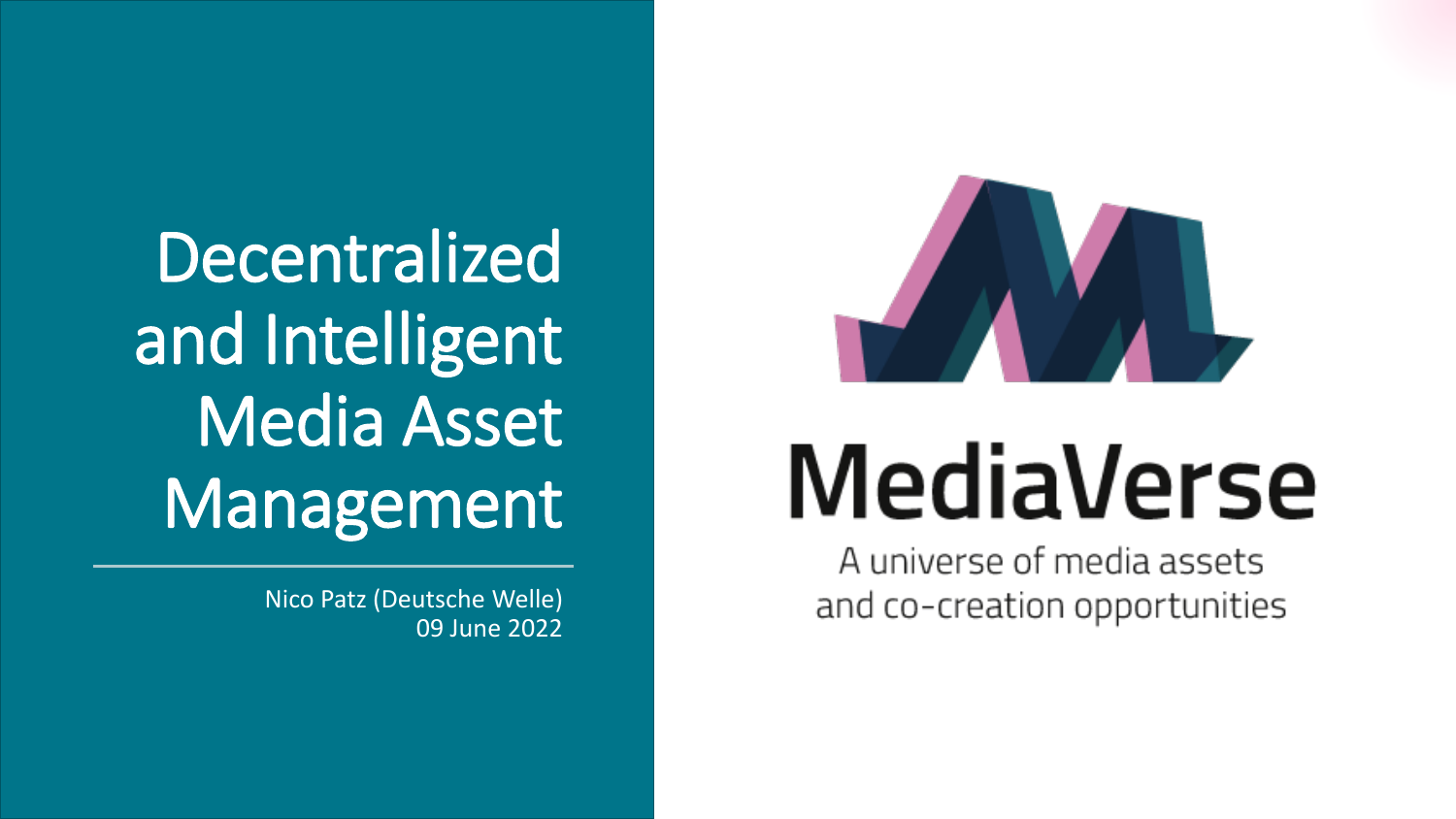

#### The MediaVerse Vision

- A **decentralized network of intelligent and accessible tools for digital asset management**, allowing barrier-free usage and integration in target media and platforms.
- Allow professionals and laymen alike to express themselves by publishing multimedia content that may be easily shared and licensed
- Empower European stakeholders to enjoy and produce inclusive, diverse, respectful and credible media experiences.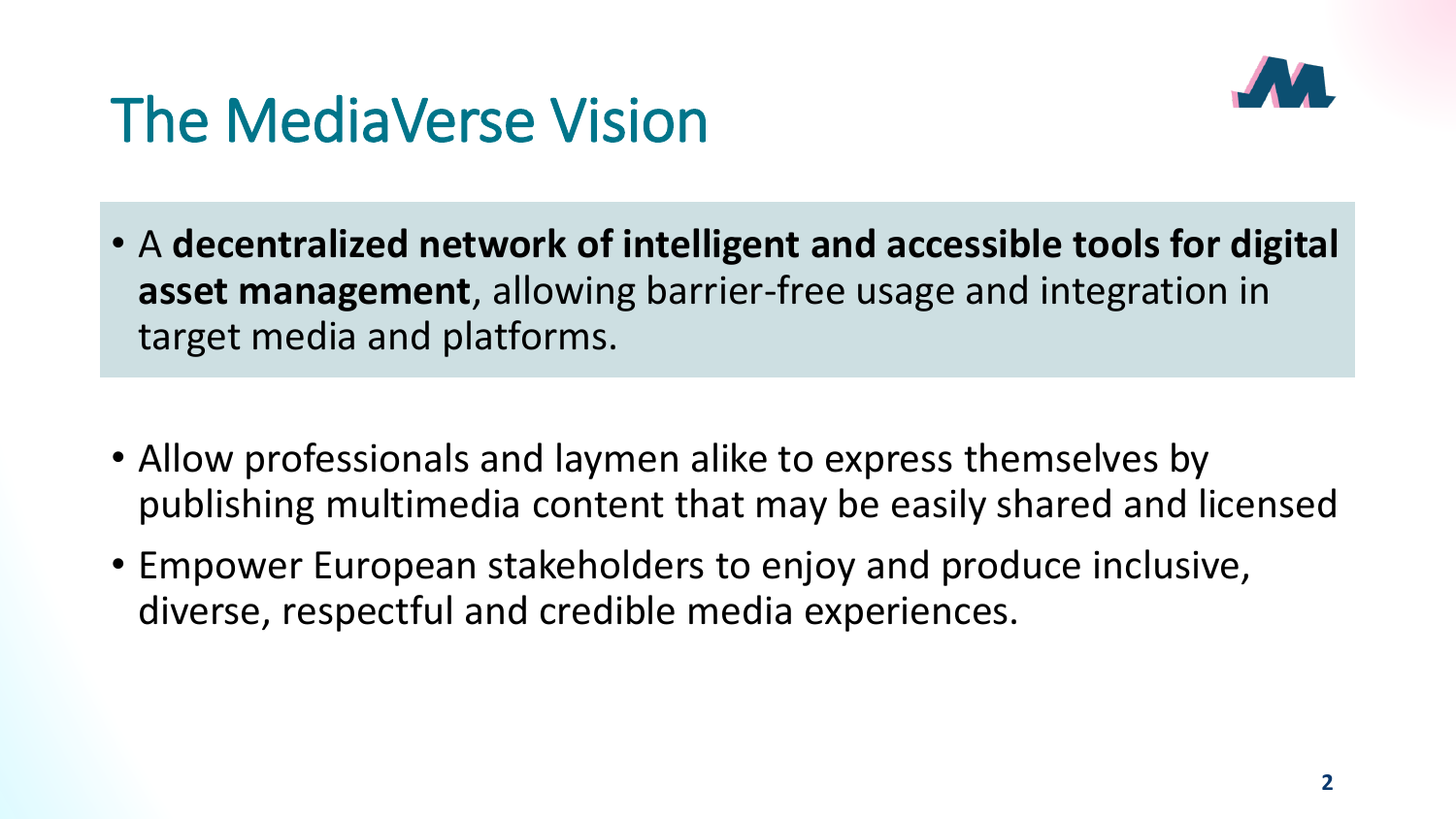### Decentralised **Network**

- Multiple Nodes
- Fair exchange of media
- For prosumers, professionals, artists



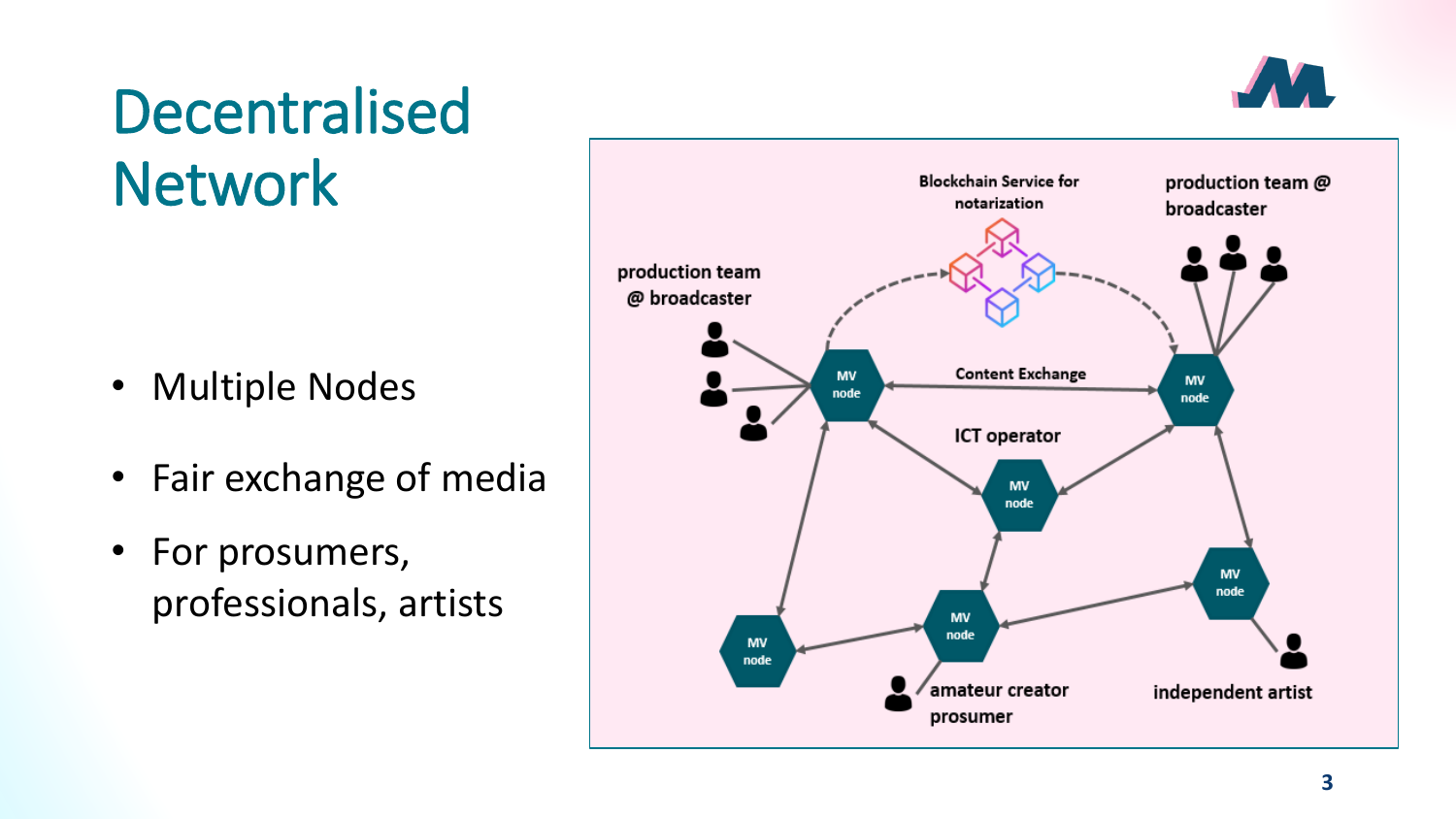#### MediaVerse Use Cases & Pilots



- **UC#1: Citizen Journalism (STXT & DW)**
	- Co-create and share content (monetisation and copyright management, 2D & 360°)
- **UC#2: New formats of co-creating media (UAB)**
	- Co-create accessible and diverse content (subtitling, translation, 360° video)
- **UC#3: Hybrid intelligence experimental artworks series (AS)**
	- Integrate ICT & Art, engage STARTS community, critical/holistic/humanistic approach to user-driven social media (3D/VR/AR)

*D2.1 Use Cases and User Requirements [\(link\)](https://mediaverse-project.eu/wp-content/uploads/2021/04/D2.1-V1.0.pdf)*

• These UCs define the scope and guide the MediaVerse pilot activities

*D7.1 Pilot Description and Planning ([link\)](https://mediaverse-project.eu/wp-content/uploads/2021/10/MediaVerse_D7.1_Pilot-Description-and-Planning_V1.0.pdf)*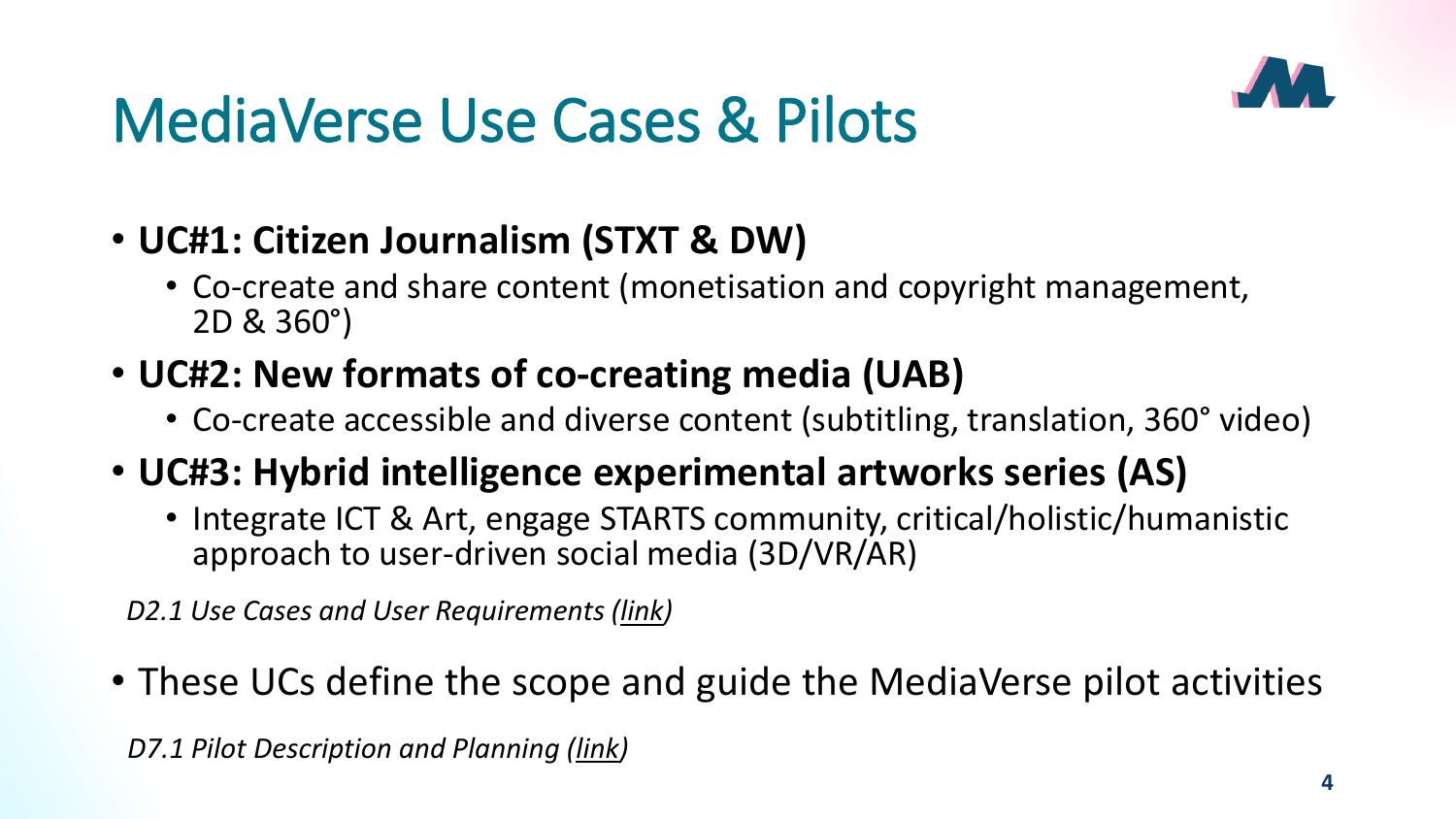#### What we are up to



- **First open-source release of MediaVerse Digital Asset Management**
	- Includes basic Digital Asset Management features as well as capabilities for media rights management
	- It is possible to set up one's own MediaVerse node and participate in the MediaVerse ecosystem
	- Apache License v2
- **First pilots taking place**
	- Use Case partners have started Co -Creation pilots with target user groups

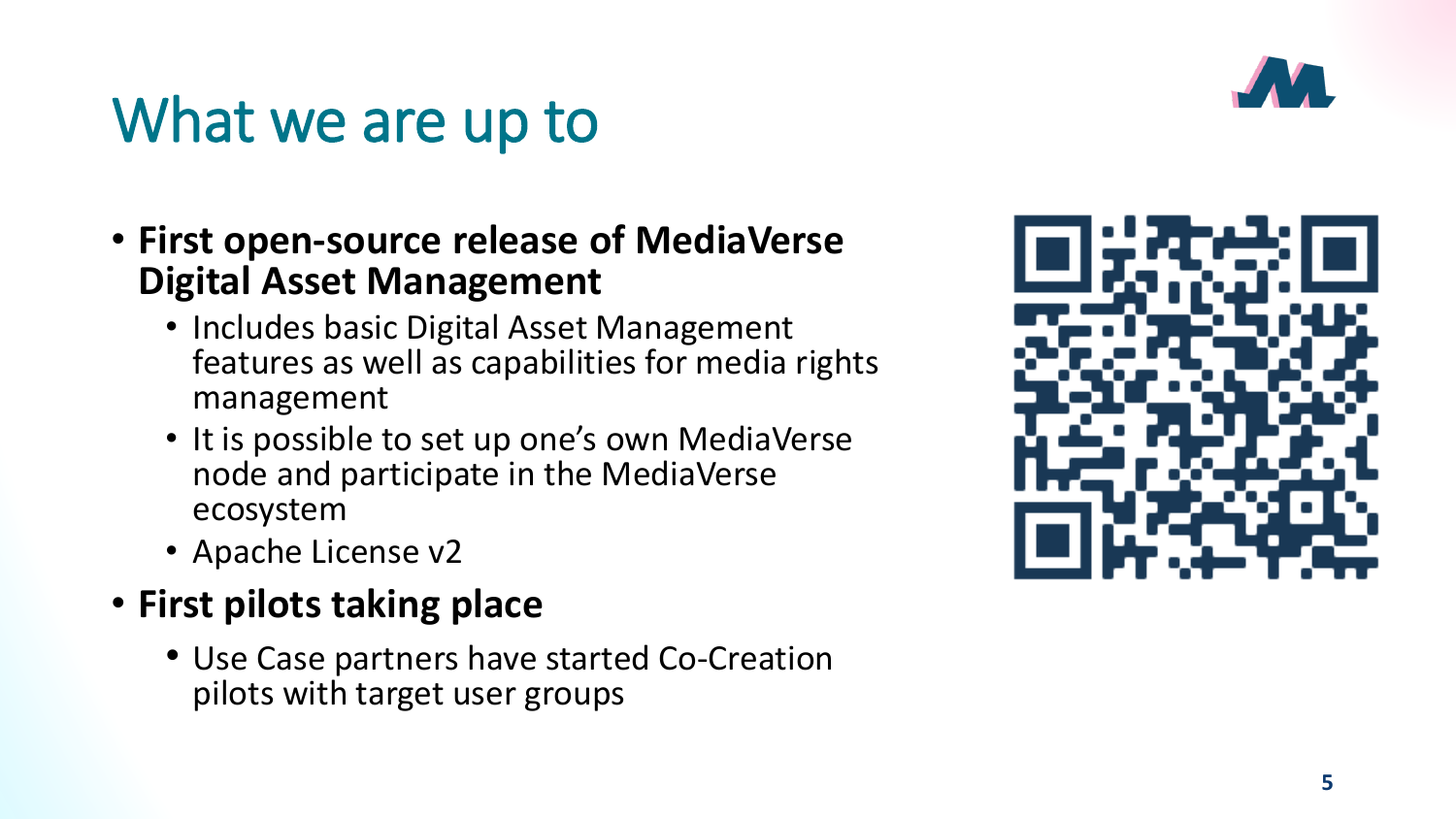## MediaVerse Network of Interest

- We would be happy to have your interest recorded in our MVNI:
- <https://mediaverse-project.eu/community/network-of-interest/>
- No spamming! We will only contact you, if there is some meaningful opportunity to engage.
- No strings attached: participation is on a voluntary basis
- More details on the project results and tools: <https://mediaverse-project.eu/results/tools/>